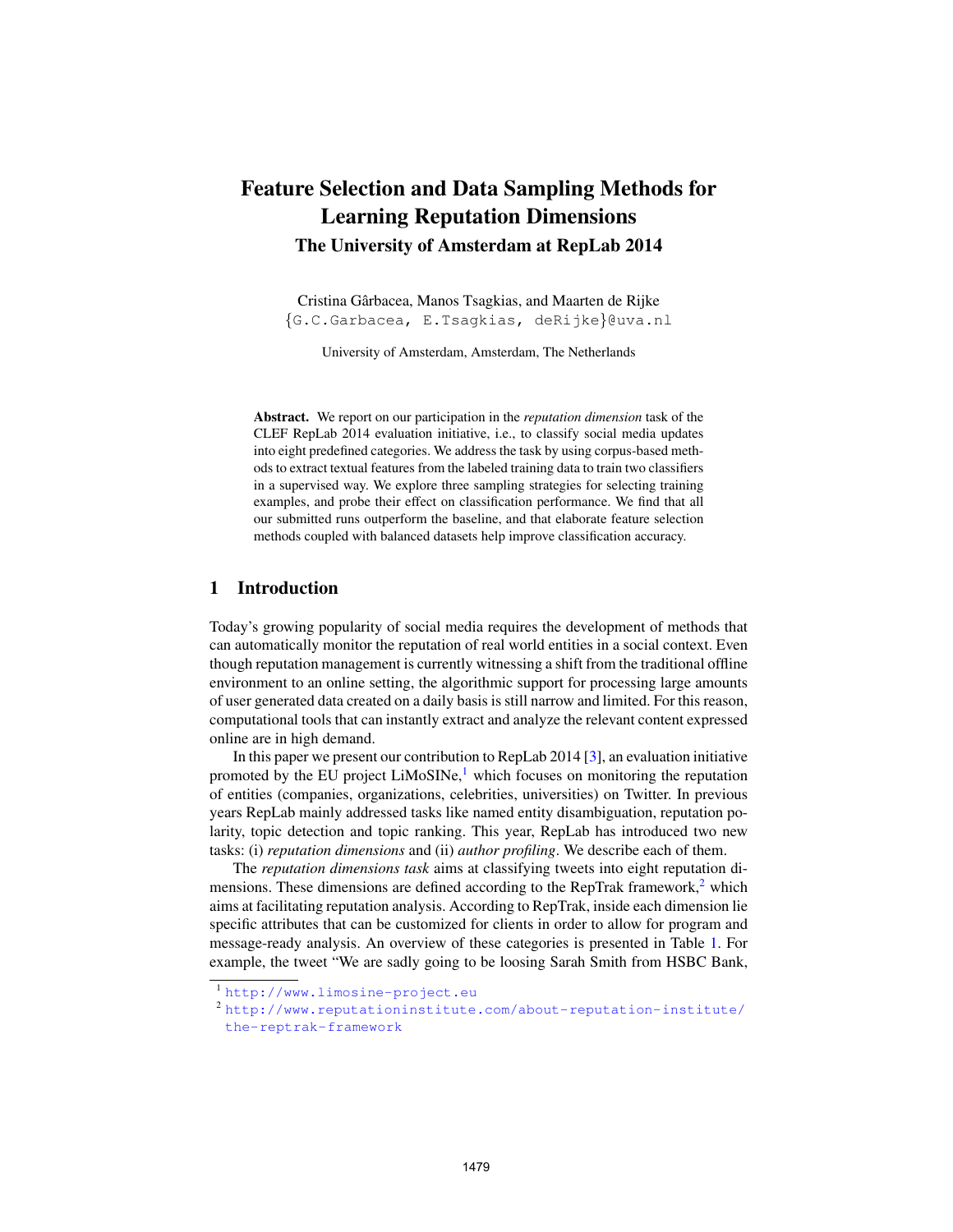| <b>Dimension</b>         | Gloss                                                                                                                                                                        |
|--------------------------|------------------------------------------------------------------------------------------------------------------------------------------------------------------------------|
|                          | Products & Services Related to the products and services offered by the company and reflecting<br>customers' satisfaction.                                                   |
| Innovation               | The innovativeness displayed by the company, nurturing novel ideas and<br>incorporating these ideas into products.                                                           |
| Workplace                | Related to the employees' satisfaction and the company's ability to attract,<br>form and keep talented and highly qualified people.                                          |
| Governance               | Capturing the relationship between the company and the public authori-<br>ties.                                                                                              |
| Citizenship              | The company's acknowledgement of community and environmental re-<br>sponsibility, including ethic aspects of the business: integrity, transparency<br>and accountability.    |
| Leadership               | Related to the leading position of the company.                                                                                                                              |
| Performance<br>Undefined | Focusing on long term business success and financial soundness.<br>In case a tweet cannot be classified into none of the above dimensions, it<br>is labelled as "Undefined." |

Table 1: The eight reputation dimensions according to the Replab 2014 challenge.

as she has been successful in moving forward into a. . . http://fb.me/18FKDLQIr" belongs to the "Workplace" reputation dimension, while "HSBC to upgrade 10,000 POS terminals for contactless payments. . . http://bit.ly/K9h6 QW" is related to "Innovation."

The *author profiling task* aims at profiling Twitter users with respect to their domain of expertise and influence for identifying the most influential opinion makers in a particular domain of expertise. The task is further divided into two subtasks: (i) *author categorization*, and (ii) *author ranking*. The first subtask aims at the classification of Twitter profiles according to the type of author, i.e., journalist, professional, authority, activist, investor, company or celebrity. The second subtask aims at identifying user profiles with the biggest influence on a company's reputation.

We focus on the reputation dimensions task. Our main research question is how we can use machine learning to extract and select discriminative features that can help us learn to classify the reputation dimension of a tweet. In our approach we exploit corpus-based methods to extract textual features that we use for training a Support Vector Machine (SVM) and a Naive Bayes (NB) classifier in a supervised way. For training the classifiers we use the provided annotated tweets in the training set and explore three strategies for sampling training examples: (i) we use all training examples for all classes, (ii) we downsample classes to match the size of the smallest class, (iii) we oversample classes to match the size of the largest class. Our results show that our runs consistently outperform the baseline, and demonstrate that elaborate feature extraction and oversampling the training data peak classification accuracy at 0.6704.

The rest of paper is organized as follows. In Section 2 we present related work, in Section 3 we introduce our feature extraction approach, in Section 5 we describe our experimental setup, in Section 6 we report on our results. We follow up with an error analysis and reflections in Section 7 and conclude in Section 8.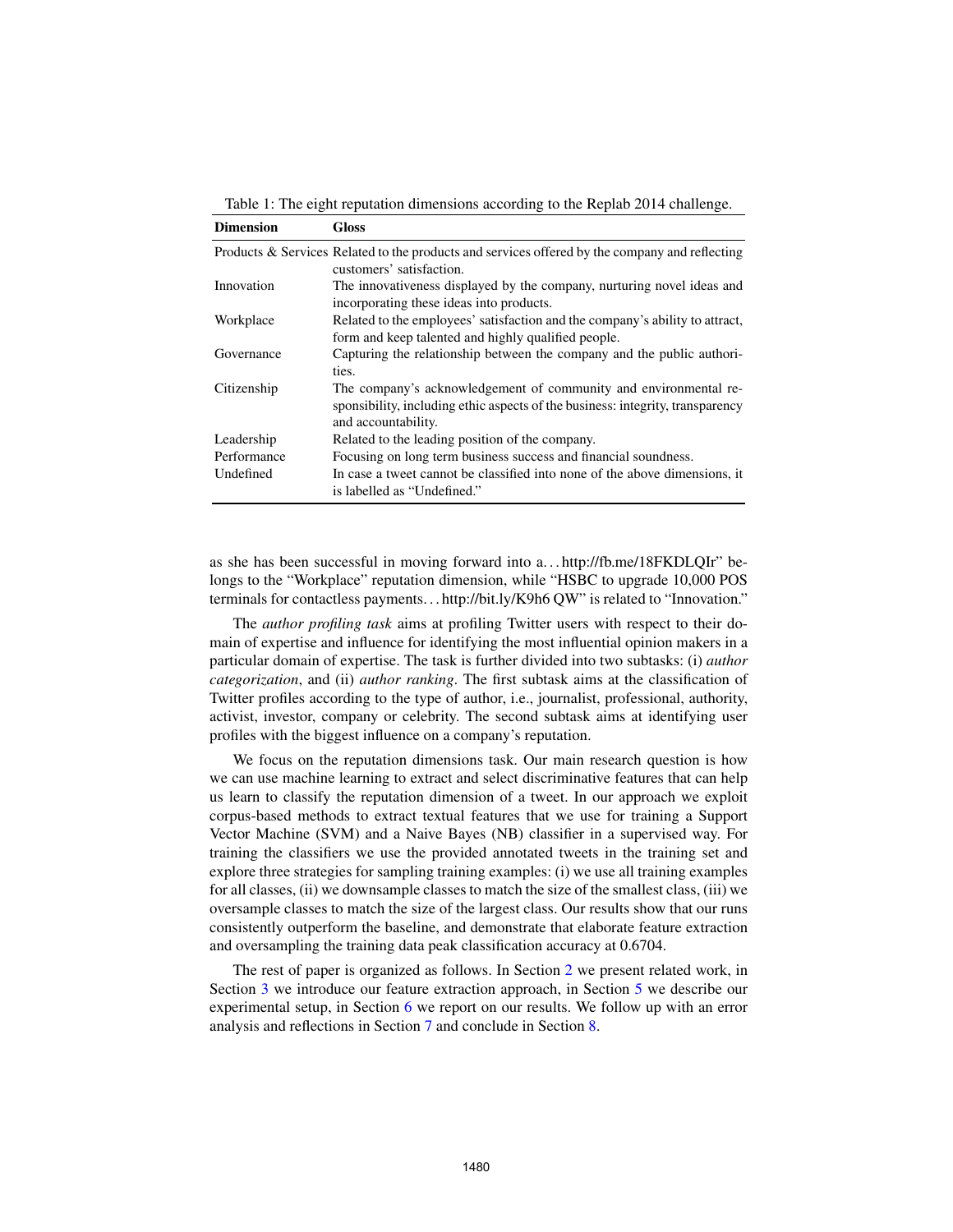## 2 Related Work

The field of *Online Reputation Management* (ORM) is concerned with the development of automatic ways for tracking online content that can impact the reputation of a company. This involves non-trivial aspects from natural language processing, opinion mining, sentiment analysis and topic detection. Generally, opinions expressed about individuals or organizations cannot be structured around a predefined set of features/aspects. Entities require complex modeling, which is a less understood process, and this turns ORM into a challenging field of research and study.

The RepLab campaigns address the task of detecting the reputation of entities on social media (Twitter). Each year there are new tasks defined by the organizers. Replab 2012 [4] focused on *profiling*, that is filtering the stream of tweets for detecting those microblog posts which are related to a company and their implications on the brand's image, and *monitoring*, i.e., topical clustering of tweets for identifying topics that harm a company's reputation and therefore, require the immediate attention of reputation management experts. Replab 2013 [2] built upon the previously defined tasks and proposed a full reputation monitoring system consisting of four individual tasks. First, the *filtering* task asked systems to detect which tweets are related to an organization by taking entity name disambiguation into account. Second, the *polarity detection for reputation classification* task, required systems to decide on whether the content of a social media update has positive, neutral or negative implications for the company's reputation. Third, the *topic detection* task aimed at grouping together tweets that are about the same topic. Four, the *priority assignment* task aimed at ranking the previous topics based on their potential for triggering a reputation alert.

Replab proposes an evaluation test bed made up of multilingual tweets in English and Spanish with human annotated data for a significant number of entities. The best systems from previous years addressed the majority of the above presented tasks as classification tasks by the use of conventional machine learning techniques, and focused on the extraction of features that encapsulate the main characteristics of a specific reputation related class. For the filtering and polarity detection tasks, Hangya and Farkas [9] reduce the size of the vocabulary following an elaborate sequence of data preprocessing steps and create an n-gram based supervised model, which was found previously successful on short messages like tweets [1]. Graph-based semantic approaches for assembling domain specific affective lexicon seem not to yield very accurate results given the inherent short and noisy content of social media updates [20]. The utility of topic modeling algorithms and unsupervised techniques based on clustering are explored in [7,5], both addressing the topic detection task. Peetz et al. [15] show how active learning can maximize performance for entity name disambiguation by systematically interacting with the user and updating the classification model.

The reputation dimensions task stems from the hypothesis that customer satisfaction is easier to measure and manage when we understand the key drivers of reputation that actively influence a company's success. The Reptrak system was designed to identify these drivers by evaluating how corporate reputation emerges from the emotional connection that an organization develops with its stakeholders. In this scenario, reputation is measured on a scale from 0–100 and considers the degree of admiration, trust, good feeling and overall esteem investors display about the organization. Reptrak defines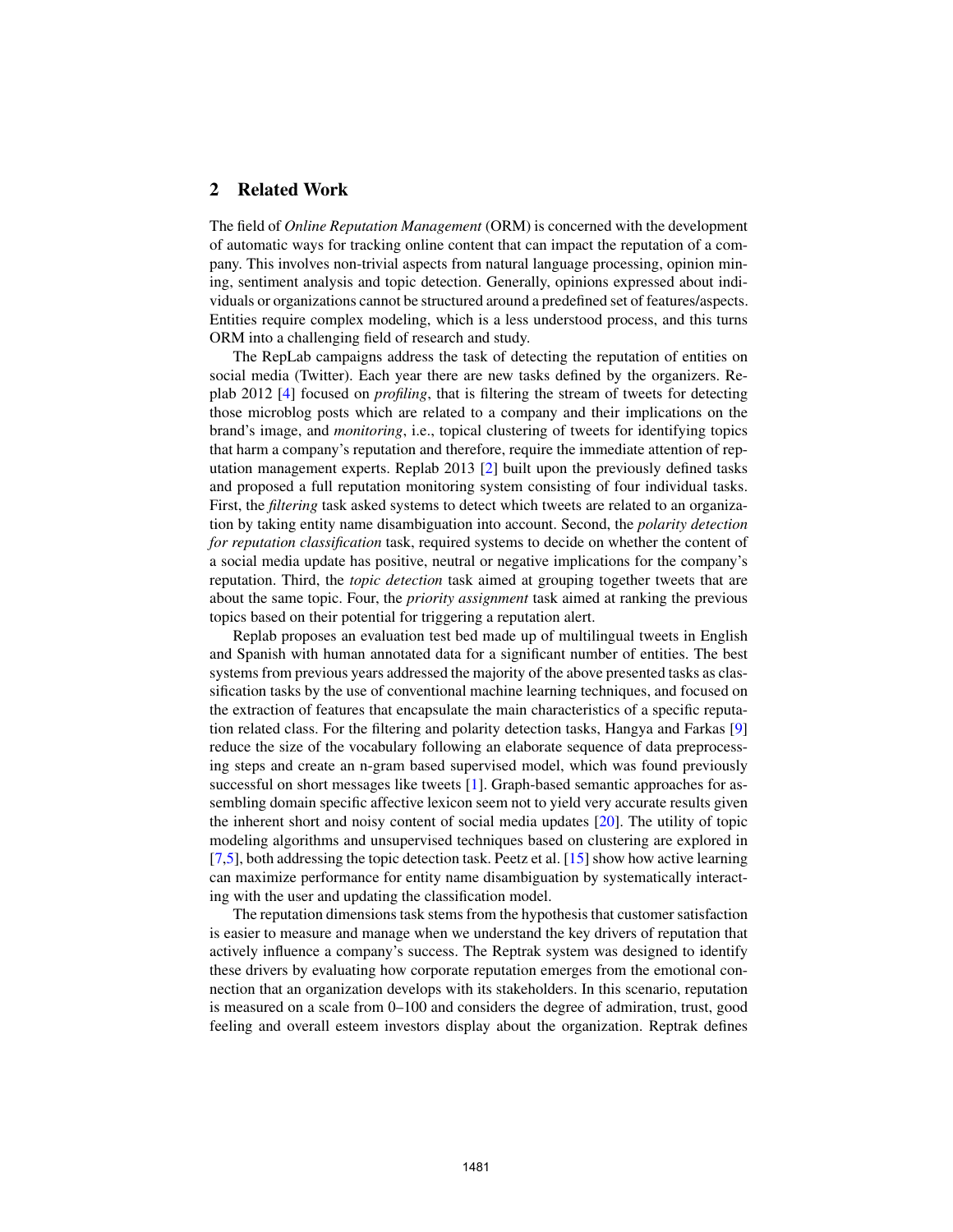seven key aspects that define reputation and the reputation dimensions task uses them to define the reputation dimensions that we listed in Table 1 except the "Undefined" category, which is an extra class local to the reputation dimensions task.

In our study we follow  $[9]$ , and in particular Gârbacea et al.  $[8]$ , who presented a highly accurate system on the task of predicting reputation polarity. We build on their approaches but we focus on the task of reputation dimensions and we also explore the effect of balanced and unbalanced training sets on classification accuracy.

#### 3 Feature Engineering

Classifying tweets by machine learning techniques imposes the need to represent each document as a set of features based on the presence, absence or frequency of terms occurring inside the text. Frequency distribution, tf.idf or  $\chi^2$  calculations are common approaches in this respect. In addition, identifying the semantic relations between features can capture the linguistic differences across corpora [21].

In our approach we consider textual features that we extract using corpus-based methods for frequency profiling. We build on the assumption that more elaborate feature extraction methods can help us identify discriminative features relevant for characterizing a reputation dimension class. We hypothesize that frequency profiling using the log-likelihood ratio method (LLR) [16], which is readily used to identify discriminative features between corpora, can also yield discriminative features specific to each of our reputation dimension classes. We extract unigrams and bigrams (the latter because they can better capture the context of a term) from our training data after having it split into eight annotated reputation dimensions, each corresponding to one of the given labels. Our procedure for extracting textual features is described in what follows.

Given two corpora we want to compare, a word frequency list is first produced for each corpus. Although here a comparison at word level is intended, part of speech (POS) or semantic tag frequency lists are also common. The log-likelihood statistic is performed by constructing a contingency table that captures the frequency of a term as compared to the frequency of other terms inside two distinct corpora. We build our first corpus out of all the annotated tweets for our target class and our second corpus out of all the tweets found in the rest of the reputation dimension classes. For example, for finding discriminative terms for the class "Products & Services," we compare pairs of corpora of the form: "Products & Services" vs. "Innovation" and "Workplace" and "Governance" and "Citizenship" and "Leadership" and "Performance" and "Undefined." We repeat this process for each of the eight classes and rank terms by their LLR score in descending order. We only keep terms that have higher frequency in the target class than for all the rest of the classes. This results in using as features only terms expected to be highly discriminative for our target class.

#### 4 Strategies for Sampling Training Data

Machine learning methods are sensitive to the class distribution in the training set; this is a well described issue [22]. Some of RepLab's datasets, such as the one used for detecting reputation polarity, have different distributions among classes and between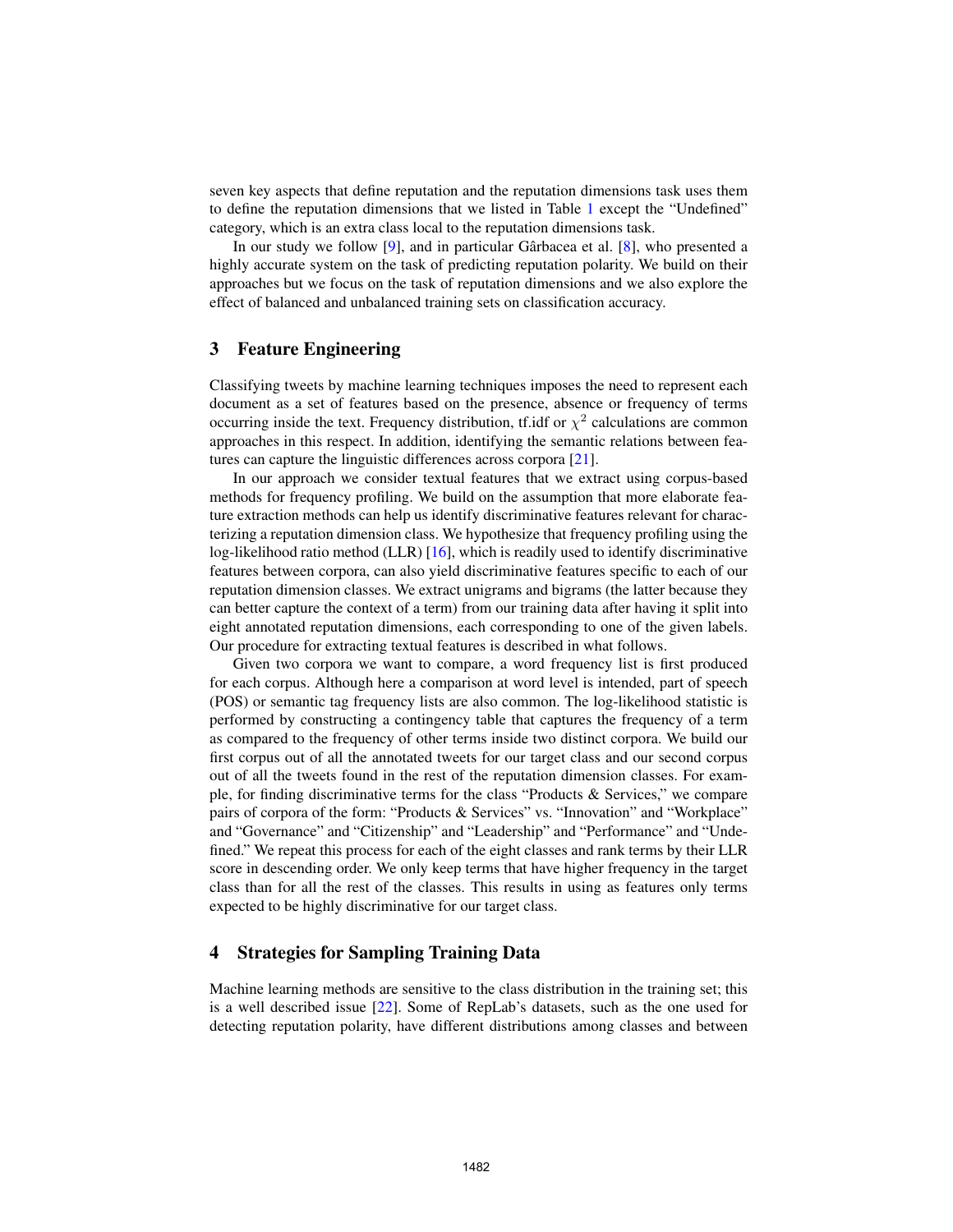training and test set. These differences can potentially impact the classification effectiveness of a system. To this extent, we are interested in finding out what the effect is of balancing the training set of a classifier on its classification accuracy. Below, we describe three strategies for sampling training data.

Unbalanced strategy. This strategy uses the original class distribution in the training data, and it uses all of the training data.

Downsampling. This strategy downsamples the training examples of each class to match the size of the smallest class. Training examples are removed at random. We evaluate the system using ten fold cross validation on the training data, and we repeat the process ten times. We select the model with the highest accuracy.

Oversampling. This strategy oversamples the training examples of each class to match the size of the largest class. For each class, training examples are selected at random and are duplicated. Similarly as before, we evaluate the system using ten fold cross validation on the training data, we repeat the process ten times, and we select the model with the highest accuracy.

## 5 Experimental Setup

We conduct classification experiments to assess the discriminative power of our features for detecting the reputation dimension of a tweet. We are particularly interested in knowing the effectiveness of our extracted textual LLR features for each of the eight reputation dimension classes, and the effect of the three sampling strategies for selecting training data.

We submitted a total of 5 supervised systems where we probe the usefulness of machine learning algorithms for the current task. We list our runs in Table 2. We train our classifiers regardless of any association with a given entity, since there are cases in the training data when not all classes are present for an entity (see Table 3). In UvA\_RD\_1 we choose to train an SVM classifier using all the available training tweets for each reputation dimension class, which implies that our classes are very unbalanced at this stage. In our next runs, UvA RD 2 and UvA RD 3, we randomly sample 214 tweets from each reputation dimension class and train a NB classifier, and respectively an SVM classifier. We also consider that using more training data can help our classifiers become more robust and better learn the distinguishing features of our classes. We explore a bootstrapping approach in runs UvA\_RD\_4 and UvA\_RD\_5, which train an NB classifier and an SVM classifier, respectively, using 7,738 tweets for each reputation dimension class. For under-represented classes we randomly sample from the labeled training data until we reach the defined threshold.

*Dataset* The Replab 2014 dataset is based on the Replab 2013 dataset and consists of automotive and banking related Twitter messages in English and Spanish, targeting a total number of 31 entities. Crawling the messages was performed in the period June - December 2012 using the entity's canonical name as query. For each entity, there are around 2,200 tweets collected: around 700 tweets at the beginning of the timeline used as training set, and approximately 1,500 tweets collected at a later stage reserved as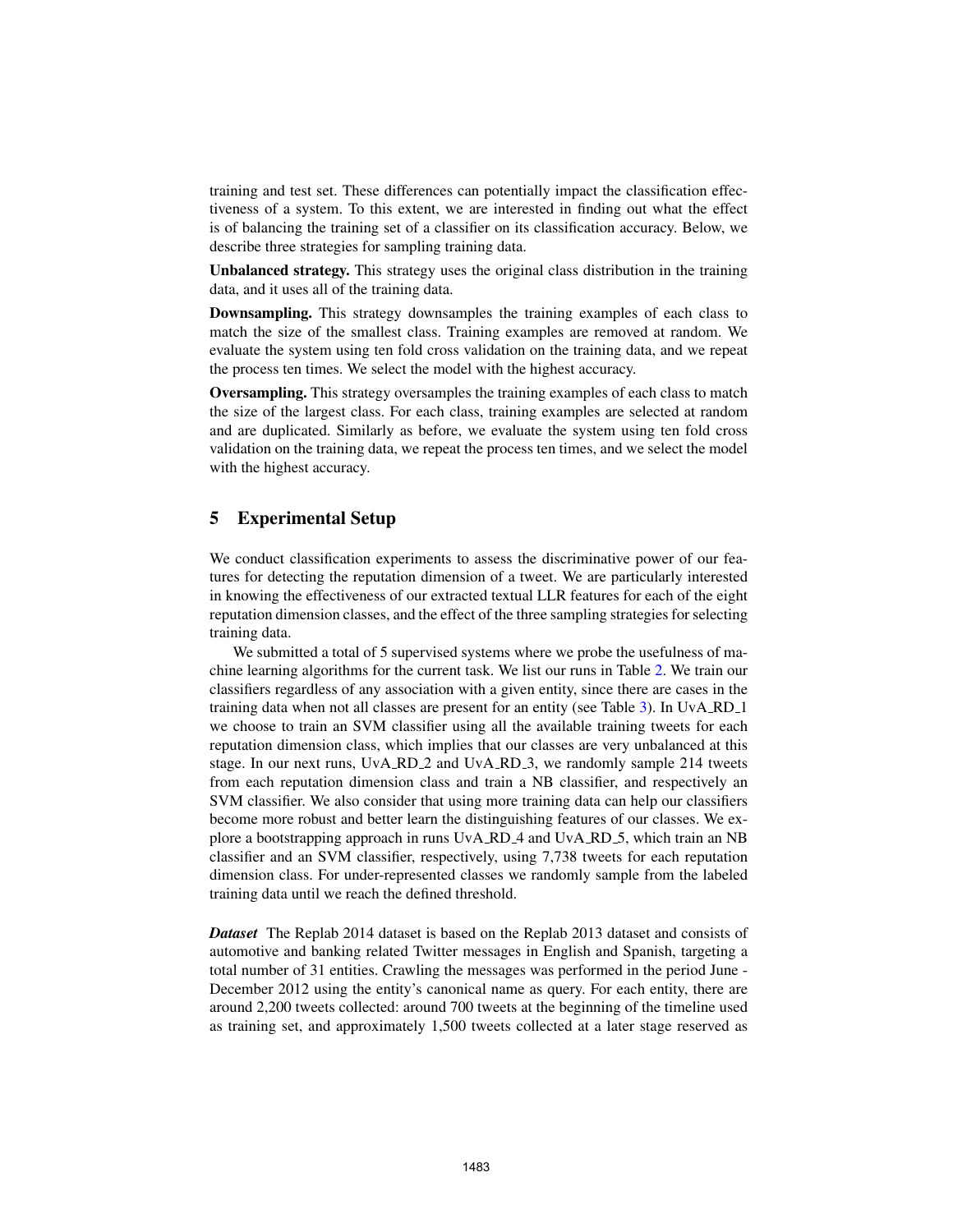Table 2: Description of UvA's five runs for the reputation dimensions task at RepLab 2014 using either a Support Vector Machine (SVM) classifier or a Naive Bayes classifier (NB) and three strategies for sampling training data: all training data (All), downsampling (Down), and oversampling (Up).

| Run                          | <b>Classifier Sampling</b> |
|------------------------------|----------------------------|
| UvA_RD_1 SVM                 | All                        |
| $UvA$ <sub>-RD-2</sub> $N$ B | Down                       |
| UvA RD 3 SVM                 | Down                       |
| UvA RD 4 NB                  | Up                         |
| UvA_RD_5 SVM                 | Up                         |

test set. The corpus also comprises additional unlabeled background tweets for each entity (up to 50,000, with a large variability across entities). We make use of labeled tweets only and do not process messages for which the text content is not available or users profiles went private. The training set consists of 15,562 tweets. Out of these, we can access 15,294 (11,657 English, 3,637 Spanish) tweets. The test set consists of

|                | Prod./Serv. Innov. Work Gov. Citizen. Leader. Perform. Undef. |          |                 |           |       |          |          |       |
|----------------|---------------------------------------------------------------|----------|-----------------|-----------|-------|----------|----------|-------|
| Training set   |                                                               |          |                 |           |       |          |          |       |
| Total          | 7,738                                                         | 214      |                 | 459 1,298 | 2.165 | 292      | 931      | 2.197 |
| Average/entity | 249                                                           | 6        | 14              | 41        | 69    | 9        | 30       | 70    |
| Maximum/entity | 563                                                           | 42       | 80              | 358       | 461   | 99       | 81       | 387   |
| Minimum/entity | 12                                                            | $\Omega$ | 0               | $\theta$  | 2     | 0        | $\Omega$ | 0     |
| Test set       |                                                               |          |                 |           |       |          |          |       |
| Total          | 15.670                                                        |          | 305 1,111 3,362 |           | 4.970 | 733      | 1.584    | 4.284 |
| Average/entity | 505                                                           | 9        | 35              | 108       | 160   | 23       | 51       | 138   |
| Maximum/entity | 1,183                                                         | 113      | 223             | 932       | 1.230 | 158      | 184      | 480   |
| Minimum/entity | 10                                                            | 0        | $\Omega$        | $\theta$  | 3     | $\Omega$ |          |       |

Table 3: Distribution of training (top) and test (bottom) data per reputation dimension class (excluding empty tweets).

32,446 tweets, out of we which we make predictions for 32,019 (24,254 English, 7,765 Spanish) non-empty tweets. Table 3 summarizes our training and test datasets.

*Preprocessing* Normalization techniques help to reduce the large vocabulary size of the standard unigram model. Social media posts are known for the lack of language regularity, typically containing words in multiple forms, in upper and lower case, with character repetitions and misspellings. The presence of blogging annotations, abundance of hashtags, emoticons, URLs, and heavy punctuation can be interpreted as possible indicators of the rich meaning conveyed. We apply uniform lexical analysis to English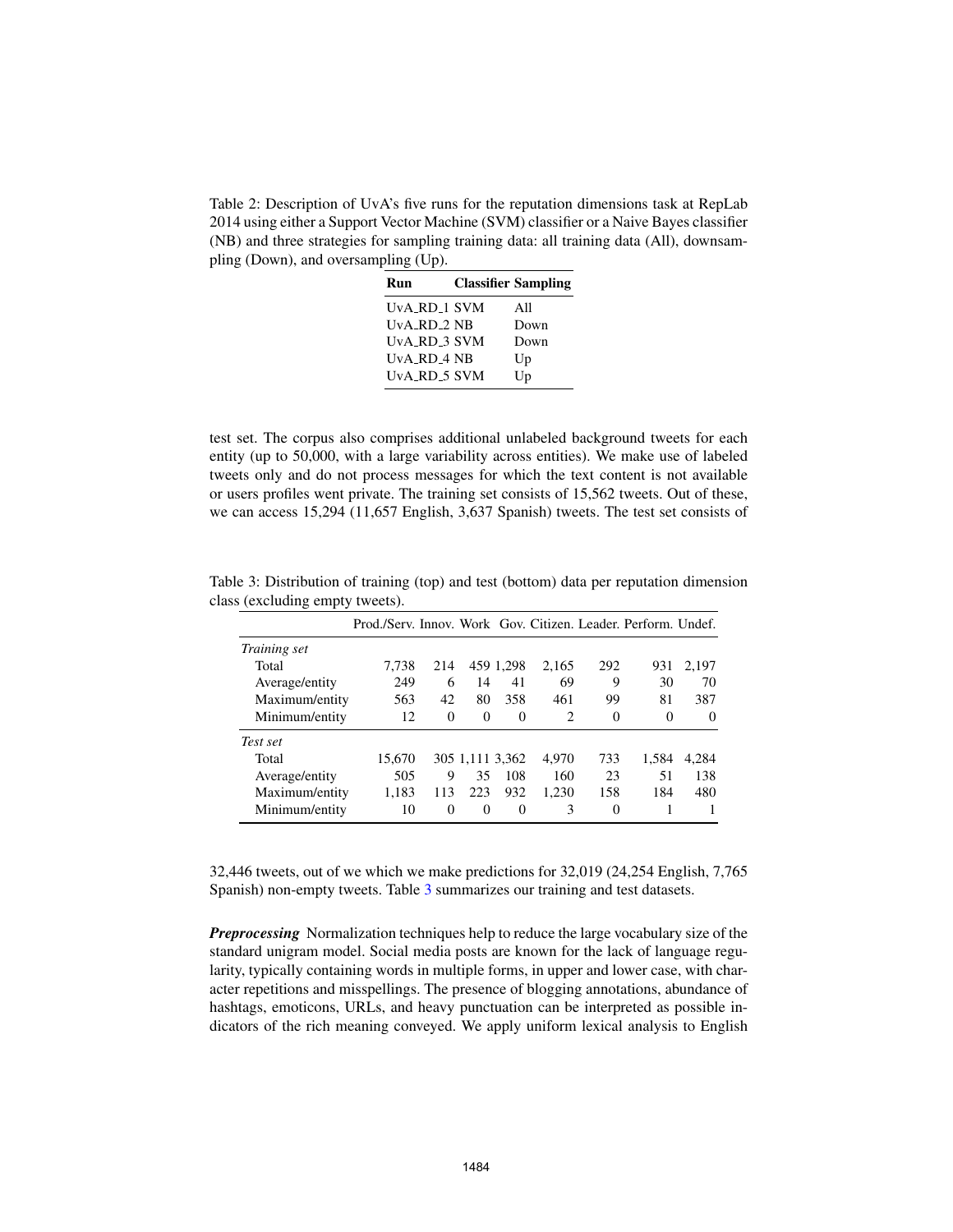Table 4: Distribution of extracted textual features per reputation dimension class using log-likelihood ratio (LLR) on the training dataset.

|              | Prod./Serv. Innov. Work Gov. Citizen. Leader. Perform. Undef. |    |        |     |    |      |      |
|--------------|---------------------------------------------------------------|----|--------|-----|----|------|------|
| LLR Unigrams | 2.032                                                         | Q  | 45 218 | 360 | 34 | 105. | 223  |
| LLR Bigrams  | 1.012                                                         | 24 | 50 151 | 109 | 22 | 133. | 143. |

and Spannish tweets. Our preprocessing steps are basic and aim to normalize text content: we lowercase the tweets, remove language specific stopwords and replace Twitter specific mentions @user, URLs and numbers with the *[USER]*, *[URL]* and *[NUMBER]* placeholder tags. We consider hashtags of interest since users generally supply them to categorize and increase the visibility of a tweet. For this reason we delete hashmarks and preserve the remaining token, i.e., *#BMW* is converted to *BMW*, so that Twitter specific words cannot be distinguished from other words. We reduce character repetition inside words to at most 3 characters to differentiate between the regular and the emphasized usage of a word. All unnecessary characters  $[$  " $\#\$\&$  () ?!\*+,./:; <=>\^{}'] are discarded. We apply Porter stemming algorithm to reduce inflectional forms of related words to a basic common form.

*Feature selection* We select our textual features by applying the LLR approach; see Table 4 for the distribution of features over reputation dimensions in the training set. We represent each feature as a boolean value based on whether or not it occurs inside the tweet content. There is a bias towards extracting more features from the "Products & Services" reputation dimension class, since the majority of tweets in the training data have this label. At the opposite end, the "Innovation" and "Leadership" classes are among the least represented in the training set, which explains their reduced presence inside our list of LLR extracted features.

*Training* We use supervised methods for text classification and choose to train an entity independent classifier. For our classifiers we consider Naive Bayes (NB) and a Support Vector Machines (SVM). We motivate our choice of classifiers based on their performance on text classification tasks that involve many word features [10,11,12,19]. We train them using the different scenarios described in Section 4: making use of all training data, balancing classes to account for the least represented class ("Innovation", 214 tweets) and bootstrapping to consider for the most represented class ("Products & Services", 7,738 tweets). We conduct our experiments using the natural language toolkit [6] and the scikit-learn framework [14]. We use NB with default nltk.classify settings; for SVM we choose a linear kernel.

*Evaluation* Replab 2014 allowed participants to send up to 5 runs per task. For the Reputation dimension task systems were asked to classify tweets into 7 reputation dimension classes (see Table 1); samples tagged as "Undefined" according to human assessors are not considered in the evaluation. Performance is measured in terms of accuracy (% of correctly annotated cases), and precision, recall and F-measure over each class are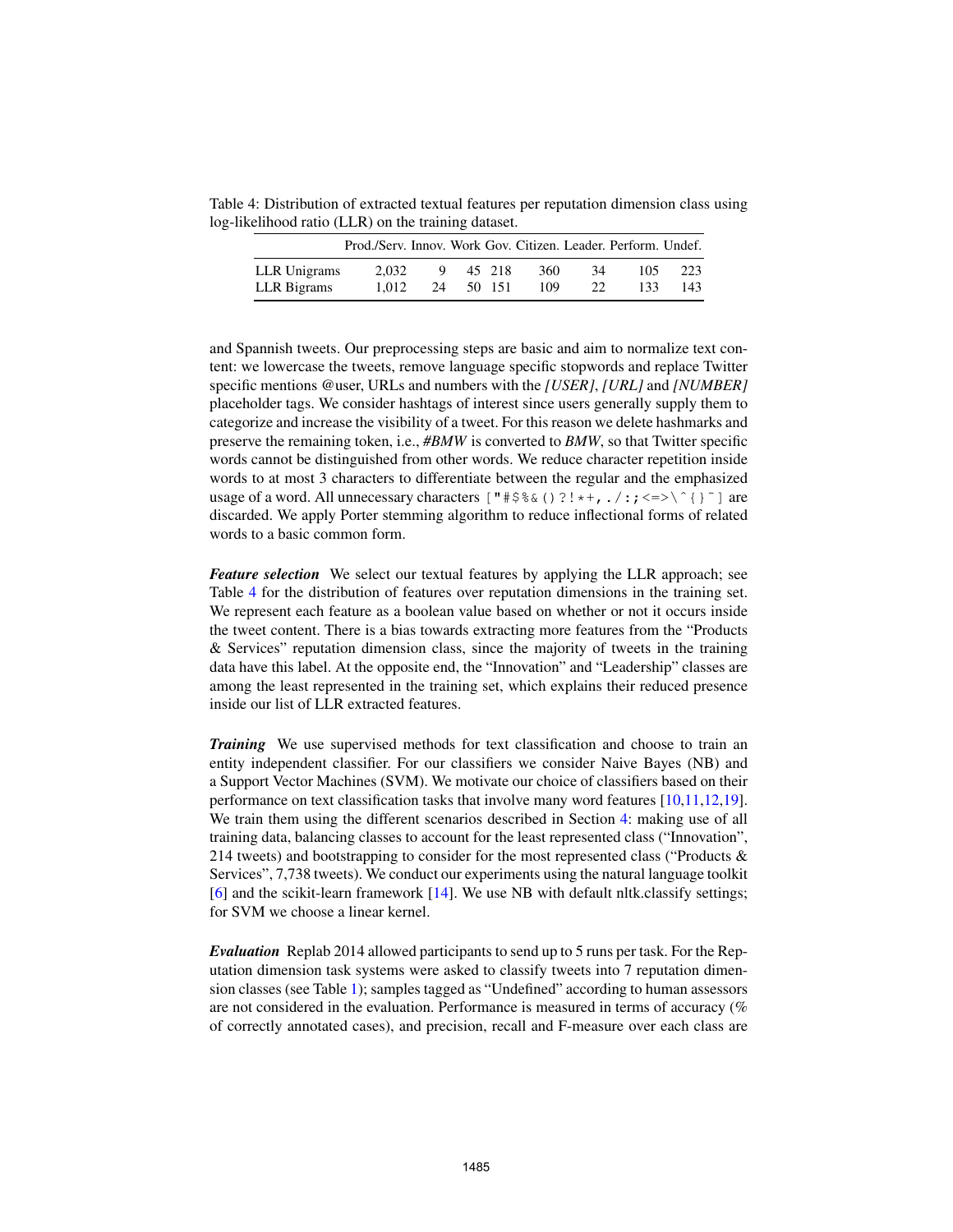Table 5: Official results for our runs for the reputation dimension task at RepLab 2014.

|                                  | System Accuracy Classified tweets $(\% )$ |
|----------------------------------|-------------------------------------------|
| UvA_RD_1 0.6520                  | 0.9112                                    |
| U <sub>V</sub> A RD 2 $0.6468$   | 0.9494                                    |
| UvA_RD_3 0.6254                  | 0.9445                                    |
| $UvA$ <sub>-RD</sub> $-4$ 0.6704 | 0.9526                                    |
| $UvA$ RD $5$ 0.6604              | 0.9566                                    |
|                                  |                                           |

reported for comparison purposes. In the evaluation of our system we also take into account the predictions made for the "Unknown" class. The predictions for this class were ignored in the official evaluation, and therefore the absolute numbers between the two evaluations do not match.

#### 6 Results

We list the performance of our official runs in Tables 5 and 6. All our runs perform better than the baseline (0.6221). We highlight the fact that we make predictions for all 8 classes, including the "Undefined" category which is not considered in the official evaluation. We also decide to ignore empty tweets, even though these are taken into consideration by the official evaluation script!

Our most effective run is UvA\_RD\_4, where we train a NB classifier using a bootstrapping approach to balance our classes. It is followed closely by UvA RD 5, which suggests that oversampling to balance classes towards the most representative class is a more sensible decision than using all training data or downsampling classes towards the least represented one. When we use all training data (UvA\_RD\_1) we provide the SVM classifier with more informative features than when dropping tweets (in runs UvA RD 2, UvA RD 3), which confirms the usefulness of our LLR extracted features. Balancing classes with only 214 tweets per class can still yield competitive results, which are rather close to our previous approaches, and a lot more accurate in the case of the SVM classifier. We notice that NB constantly outperforms SVM. NB's better accuracy might be due to independence assumptions it makes among features, which is in line with other research carried on text classification tasks where NB classifiers output other methods with very competitive accuracy scores [17,18,8].

Looking at the performance of our system per class, we find the following. The "Citizenship" and "Leadership" reputation dimension classes present high precision, followed by "Governance" and "Products & Services." Recall is very high for the latter class, which comes as no surprise given the large number of features we extract with this label that tend to bias the predictions of our classifier towards "Products & Services." The F1-measure is remarkably low for the "Innovation" class, since there are only few "Innovation" annotated tweets in the training set.

Detailed statistics of the number of tweets classified per reputation dimension class by our best system are presented in Table 7.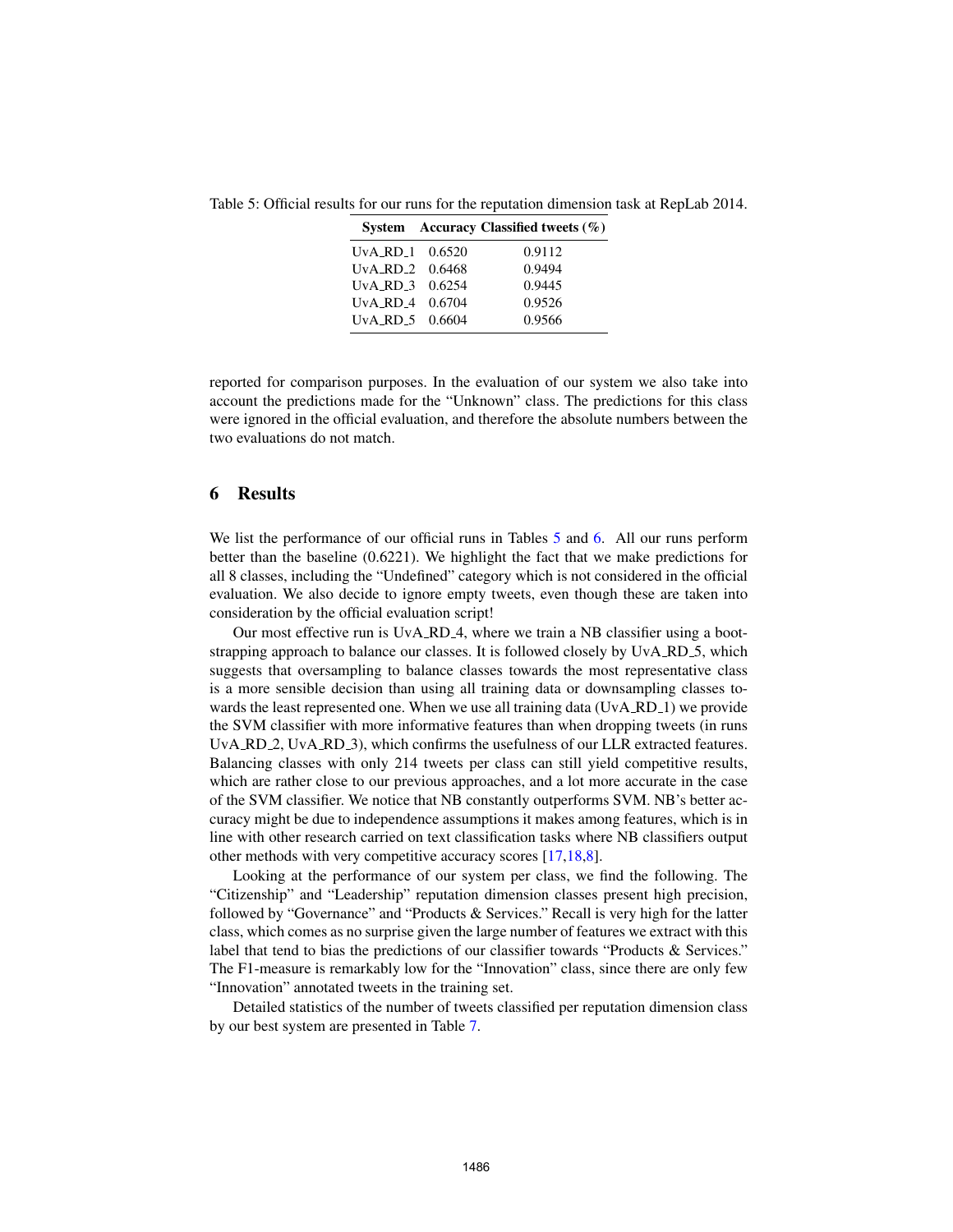Table 6: System performance for the reputation dimension task using log-likelihood ratio features. We report on precision, recall and F1-score for each reputation dimension class, averaged over all entities.

| Metric                    |        |        |        |        |        |        | Prod.&Serv. Innovation Workplace Governance Citizenship Leadership Performance |
|---------------------------|--------|--------|--------|--------|--------|--------|--------------------------------------------------------------------------------|
| $UvA$ <sub>-RD-1</sub>    |        |        |        |        |        |        |                                                                                |
| Precision                 | 0.6134 | 0.1666 | 0.5901 | 0.5469 | 0.8176 | 0.7226 | 0.4043                                                                         |
| Recall                    | 0.9067 | 0.0130 | 0.1281 | 0.3192 | 0.4762 | 0.1155 | 0.1176                                                                         |
| F <sub>1</sub> -score     | 0.7317 | 0.0241 | 0.2105 | 0.4031 | 0.6018 | 0.1991 | 0.1822                                                                         |
| $UvA$ <sub>-RD-2</sub>    |        |        |        |        |        |        |                                                                                |
| Precision                 | 0.6317 | 0.2758 | 0.1110 | 0.4617 | 0.8228 | 0.7130 | 0.4120                                                                         |
| Recall                    | 0.8919 | 0.0261 | 0.2455 | 0.2612 | 0.5120 | 0.1102 | 0.1026                                                                         |
| F <sub>1</sub> -score     | 0.7395 | 0.0476 | 0.1528 | 0.3336 | 0.6312 | 0.1908 | 0.1642                                                                         |
| $UvA$ <sub>-RD</sub> $-3$ |        |        |        |        |        |        |                                                                                |
| Precision                 | 0.6678 | 0.0159 | 0.5232 | 0.4941 | 0.7965 | 0.5170 | 0.3460                                                                         |
| Recall                    | 0.8220 | 0.2026 | 0.2402 | 0.2871 | 0.5740 | 0.1223 | 0.1357                                                                         |
| F1-score                  | 0.7369 | 0.0294 | 0.3292 | 0.3631 | 0.6671 | 0.1978 | 0.1949                                                                         |
| $UvA$ <sub>RD</sub> $-4$  |        |        |        |        |        |        |                                                                                |
| Precision                 | 0.6041 | 0.2307 | 0.1300 | 0.6214 | 0.8553 | 0.7727 | 0.4660                                                                         |
| Recall                    | 0.9322 | 0.0098 | 0.1147 | 0.2698 | 0.5446 | 0.0913 | 0.0988                                                                         |
| F <sub>1</sub> -score     | 0.7331 | 0.0188 | 0.1218 | 0.3762 | 0.6654 | 0.1633 | 0.1630                                                                         |
| $UvA$ <sub>-RD</sub> $-5$ |        |        |        |        |        |        |                                                                                |
| Precision                 | 0.6144 | 0.0194 | 0.5253 | 0.6011 | 0.8015 | 0.7128 | 0.4018                                                                         |
| Recall                    | 0.9055 | 0.0947 | 0.0738 | 0.3360 | 0.5279 | 0.0967 | 0.1101                                                                         |
| F <sub>1</sub> -score     | 0.7320 | 0.0322 | 0.1294 | 0.4310 | 0.6365 | 0.1702 | 0.1728                                                                         |

# 7 Analysis

In our analysis section, we perform a further experiment to assess how much including empty tweets in the evaluation and making predictions for the "Unknown" class influences results in terms of accuracy. We regenerated our top two best runs excluding the "Undefined" features and removing the 427 empty annotated tweets from the gold standard test file. We report on an almost 3% improvement in accuracy for run UvA\_RD\_4 (from 0.6704 to 0.6897) and a  $2\%$  increase in accuracy for run UvA\_RD\_5 (from 0.6604 to 0.6739).

On the one hand, we believe it is difficult to assess the performance of submitted systems and compare methods for the task of detecting Reputation Dimensions on Twitter data among RepLab participants since making predictions for only 7 reputation dimension classes outperforms systems that consider the "Undefined" category. We are not convinced that including empty tweets in the evaluation is a good idea and we were expecting the test corpus to be re-crawled beforehand so as to ignore non-relevant entries from the gold standard file.

Finally, our suggestion is that results could be more reliable and useful if the ratio of classified tweets would actually be considered when establishing a hierarchy of sub-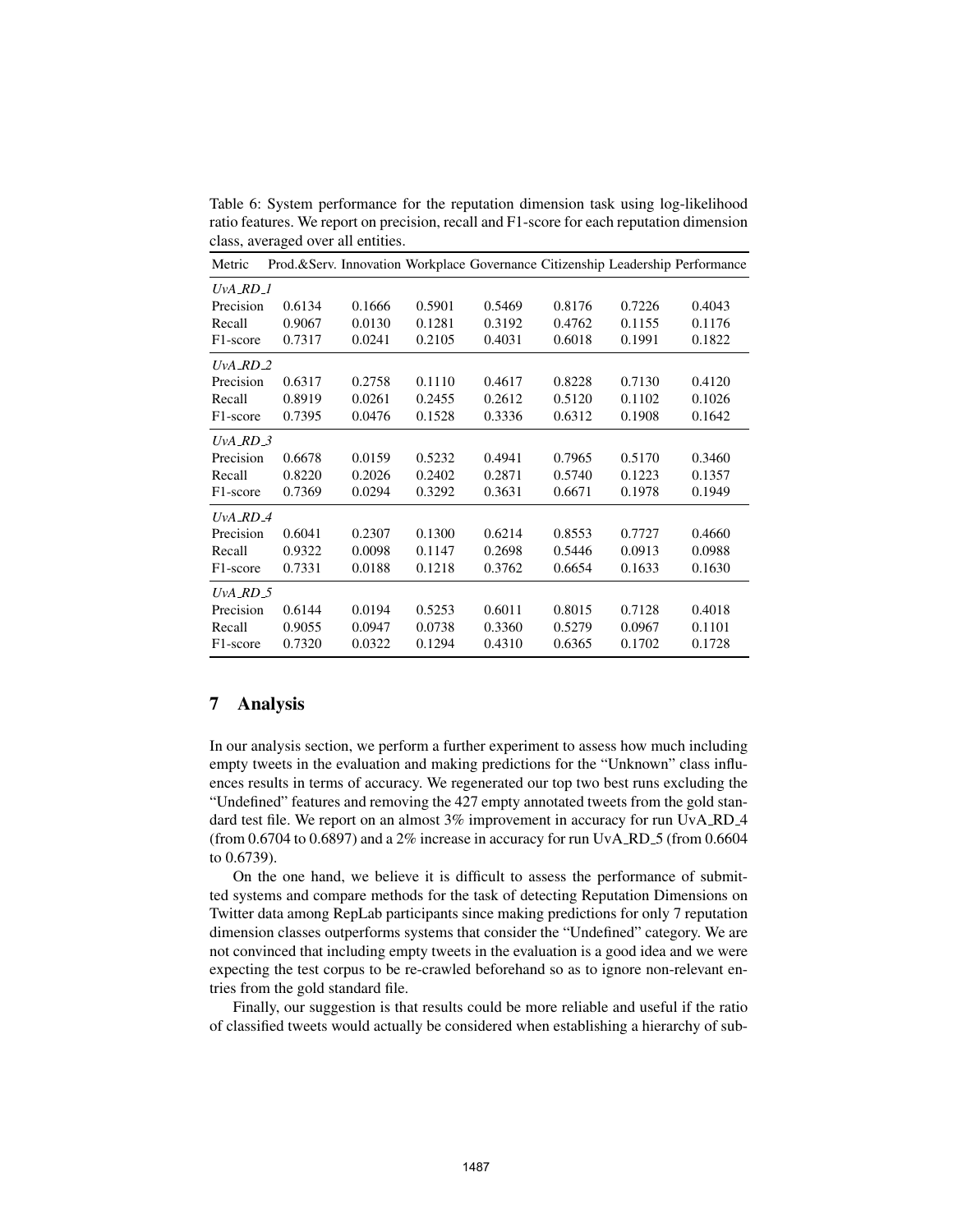| <b>Dimension</b>    |        | <b>UvA_RD_4 Gold Standard</b> |
|---------------------|--------|-------------------------------|
| Products & Services | 24,075 | 15,903                        |
| Innovation          | 13     | 306                           |
| Workplace           | 982    | 1,124                         |
| Governance          | 1,458  | 3,395                         |
| Citizenship         | 3,192  | 5,027                         |
| Leadership          | 87     | 744                           |
| Performance         | 332    | 1,598                         |
| Undefined           | 1,333  | 4.349                         |

Table 7: Number of classified tweets for our best run, UvA RD 4, per reputation dimension compared to the number of tweets in the gold standard.

mitted runs. We were surprised to see systems with high accuracy scores ranking high up in the charts despite classifying fewer tweets than other runs with lower accuracy scores and more test set samples considered. It is well-known that accuracy is highly dependent upon the percentage of instances classified.

#### 8 Conclusion

We have presented a corpus-based approach for inferring textual features from labeled training data in addressing the task of detecting reputation dimensions in tweets at CLEF RepLab 2014. Our results show that machine learning techniques can perform reasonably accurate on text classification if the text is well modeled using appropriate feature selection methods. Our unigram and bigram LLR features combined with an NB classifier trained on balanced data confirm steady increases in performance when the classification model is inferred from more example documents with known class labels. In future work we plan to use Wikipedia pages and incorporate entity linking methods for to improve the detection of concepts underlying the reputation dimensions inside tweets. We would also like to probe the utility of some other classifiers, like Random Forests, at an entity level, and consider tweets separately by language.

#### Acknowledgements

This research was partially supported by the European Community's Seventh Framework Programme (FP7/2007-2013) under grant agreements nr 288024 (LiMoSINe) and nr 312827 (VOX-Pol), the Netherlands Organisation for Scientific Research (NWO) under project nrs 727.011.005, 612.001.116, HOR-11-10, 640.006.013, the Center for Creation, Content and Technology (CCCT), the QuaMerdes project funded by the CLA-RIN-nl program, the TROVe project funded by the CLARIAH program, the Dutch national program COMMIT, the ESF Research Network Program ELIAS, the Elite Network Shifts project funded by the Royal Dutch Academy of Sciences (KNAW), the Netherlands eScience Center under project number 027.012.105, the Yahoo! Faculty Research and Engagement Program, the Microsoft Research PhD program, and the HPC Fund.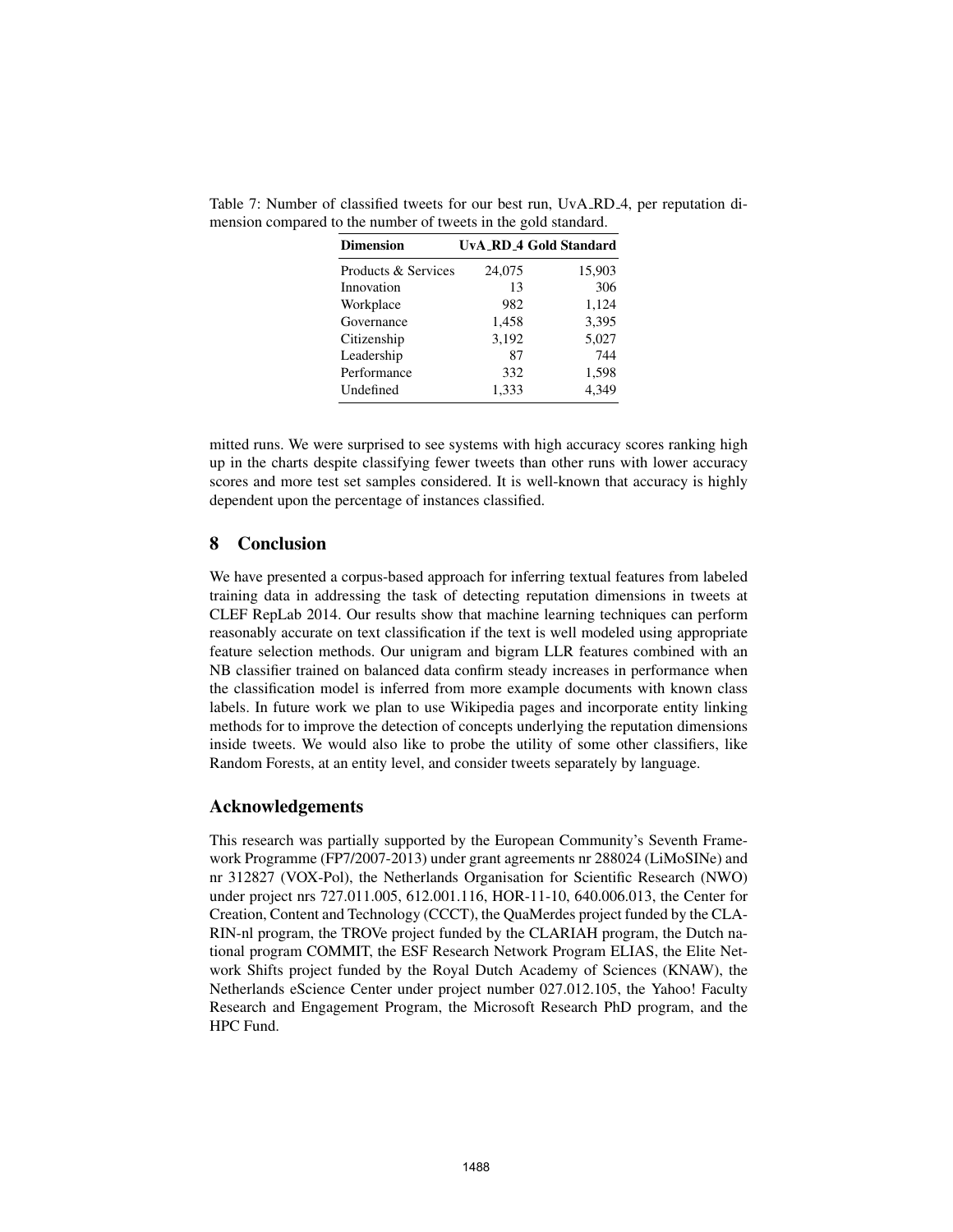## References

- 1. A. Agarwal, B. Xie, I. Vovsha, O. Rambow and R. Passonneau. Sentiment analysis of Twitter data. In *Proceedings of the Workshop on Language in Social Media*, 2011, 30–38.
- 2. E. Amigo, J. Carrillo-de-Albornoz, I. Chugur, A. Corujo, J. Gonzalo, T. Martin, E. Meij, M. ´ de Rijke and D. Spina. Overview of Replab 2013: Evaluating online reputation monitoring systems. In *Information Access Evaluation. Multilinguality, Multimodality and Visualization*, volume 8138 of LNCS, pages 333–352, Springer, 2013.
- 3. E. Amigo, J. Carrillo-de-Albornoz, I. Chugur, A. Corujo, J. Gonzalo, E. Meij, M. de Rijke ´ and D. Spina. Overview of RepLab 2014: author profiling and reputation dimensions for Online Reputation Management. In *Proceedings of the Fifth International Conference of the CLEF Initiative*, Sept. 2014, Sheffield, UK.
- 4. E. Amigo, A. Corujo, J. Gonzalo, E. Meij and M. de Rijke. Overview of Replab ´ 2012: Evaluating online reputation management systems. In *CLEF (Online Working Notes/Labs/Workshop)*, 2012.
- 5. J. L. A. Berrocal, C. G. Figuerola and A. Z. Rodriguez. Reina at RepLab 2013 topic detection task: Community detection. In *CLEF 2013 Conference and Labs of the Evaluation Forum*, 2013.
- 6. S. Bird, E. Klein and E. Loper. *Natural Language Processing with Python*. O'Reilly Media Inc., Sebastopol, California, 2009.
- 7. A. Castellanos, J. Cigarran and A. Garcia-Serrano. Modelling techniques for Twitter contents: A step beyond classification based approaches. In *CLEF 2013 Conference and Labs of the Evaluation Forum*, 2013.
- 8. C. Gârbacea, M. Tsagkias and M. de Rijke. Detecting the reputation polarity of microblog posts. In *ECAI 2014: 21st European Conference on Artificial Intelligence*, 2014.
- 9. V. Hangya and R. Farkas. Filtering and polarity detection for reputation management on tweets. In *CLEF 2013 Conference and Labs of the Evaluation Forum*, 2013.
- 10. T. Joachims. Text categorization with Support Vector Machines: Learning with many relevant features. In *10th European Conference on Machine Learning*, pages 137–142, Springer Verlag, 1998.
- 11. T. Joachims. A statistical learning model of text classification for Support Vector Machines. In *24th Annual International ACM SIGIR Conference on Research and Development in Information Retrieval*, pages 128–136, ACM, 2001.
- 12. A. McCallum and K. Nigam. A comparison of event models for Naive Bayes text classification. In *AAAI-98 Workshop on learning for text categorization*, pages 41–48, AAAI Press, 1998.
- 14. F. Pedregosa et al.. Scikit-learn: Machine learning in Python, *Journal of Machine Learning Research*, 12, 2011, 2825–2830.
- 15. M. H. Peetz, D. Spina, J. Gonzalo and M. de Rijke. Towards and active learning system for company name disambiguation in microblog streams, In *CLEF 2013 Conference and Labs of the Evaluation Forum*, 2013.
- 16. P. Rayson and R. Garside. Comparing corpora using frequency profiling. In *Workshop on comparing corpora*, volume 9, pages 1–6, 2000
- 17. I. Rish. An empirical study of the Naive Bayes classifier. *International Joint Conference in Artificial Intelligence. Workshop on Empirical Methods in Artificial Intelligence*, Vol. 3, No. 22, 2001.
- 18. I. Rish, J. Hellerstein, J. Thathachar. An analysis of data characteristics that affect Naive Bayes performance. *International Conference on Machine Learning*. 2001.
- 19. K. M. Schneider. Techniques for improving the performance of Naive Bayes for text classification. In *CICLing*, pages 682-693, 2005.